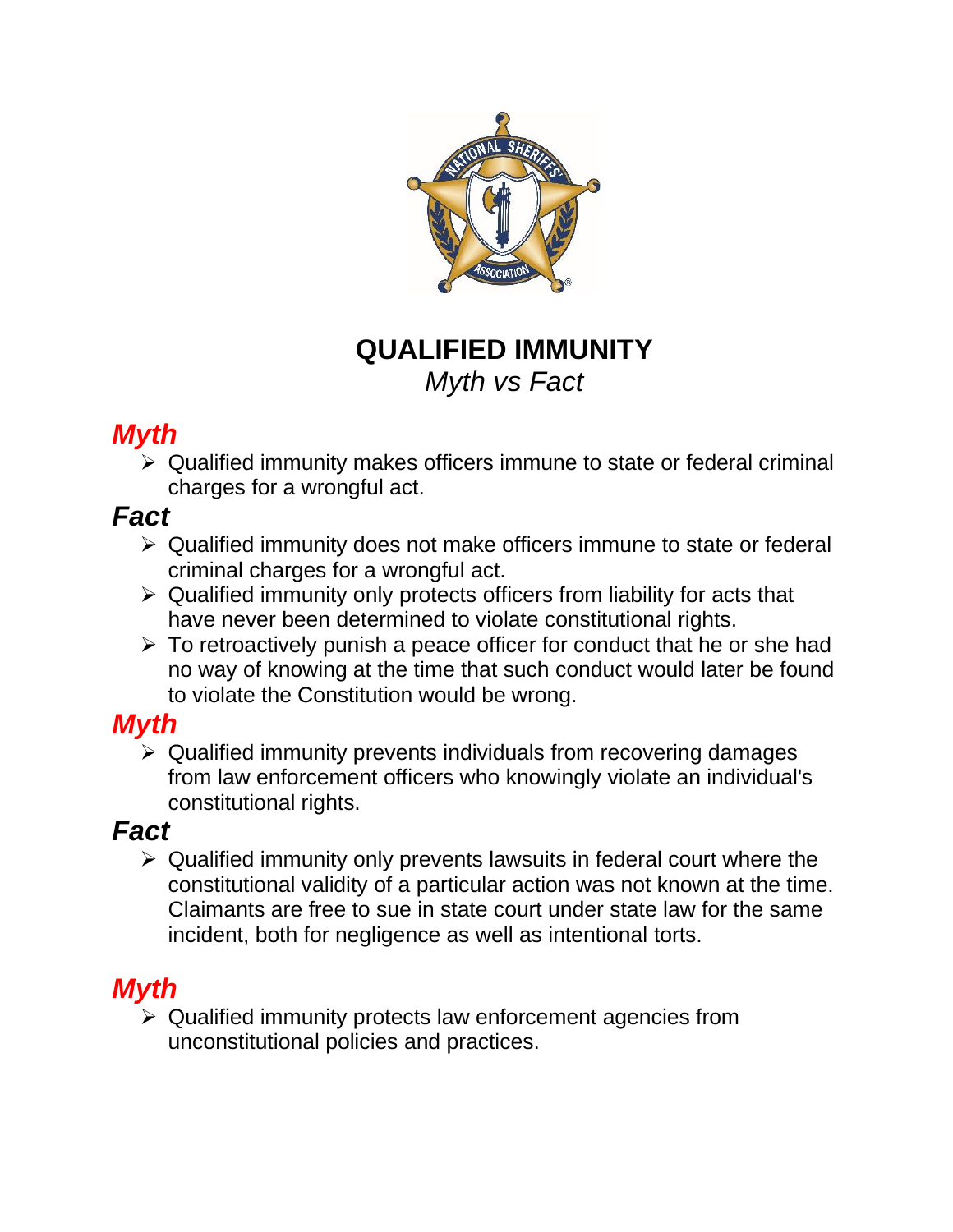## *Fact*

- ➢ Qualified Immunity does not protect law enforcement agencies from unconstitutional practices.
- ➢ Eliminating qualified immunity will only benefit trial lawyers in obtaining substantial fee awards for lawsuits that would have been dismissed under qualified immunity.

# *Myth*

 $\triangleright$  Eliminating qualified immunity financially affects the officer and will deter him from unconstitutional actions.

## *Fact*

 $\triangleright$  Eliminating qualified immunity does not financially affect the officer because most judgments are paid by the agency's insurance company whose premiums are paid with public funds.

# *More Facts:*

- $\triangleright$  Eliminating qualified immunity will keep officers from making crucial, split-second, life or death decisions to stop a lethal threat. Innocent victims and officers will be hurt or killed as a result. Mullenix v. Luna, 136 S. Ct. 305 (2015).
- ➢ Qualified immunity not only protects officers from liability for unknowingly violating constitutional rights, it protects all government actors from liability to allow them to function in uncertain situations where immediate action is needed for the public good. Pearson v. Callahan, 555 U.S. 223 (2009).
- $\triangleright$  The qualified immunity rule seeks a proper balance between two competing interests. On one hand, damages suits may offer the only realistic avenue for vindication of constitutional guarantees. On the other hand, permitting damages suits against government officials, not just peace officers, can entail substantial social costs, including the risk that fear of personal monetary liability and harassing litigation will unduly inhibit officials in the discharge of their duties. As one means to accommodate these two objectives, judicial precedent holds that government officials are entitled to qualified immunity with respect to discretionary functions performed in their official capacities.